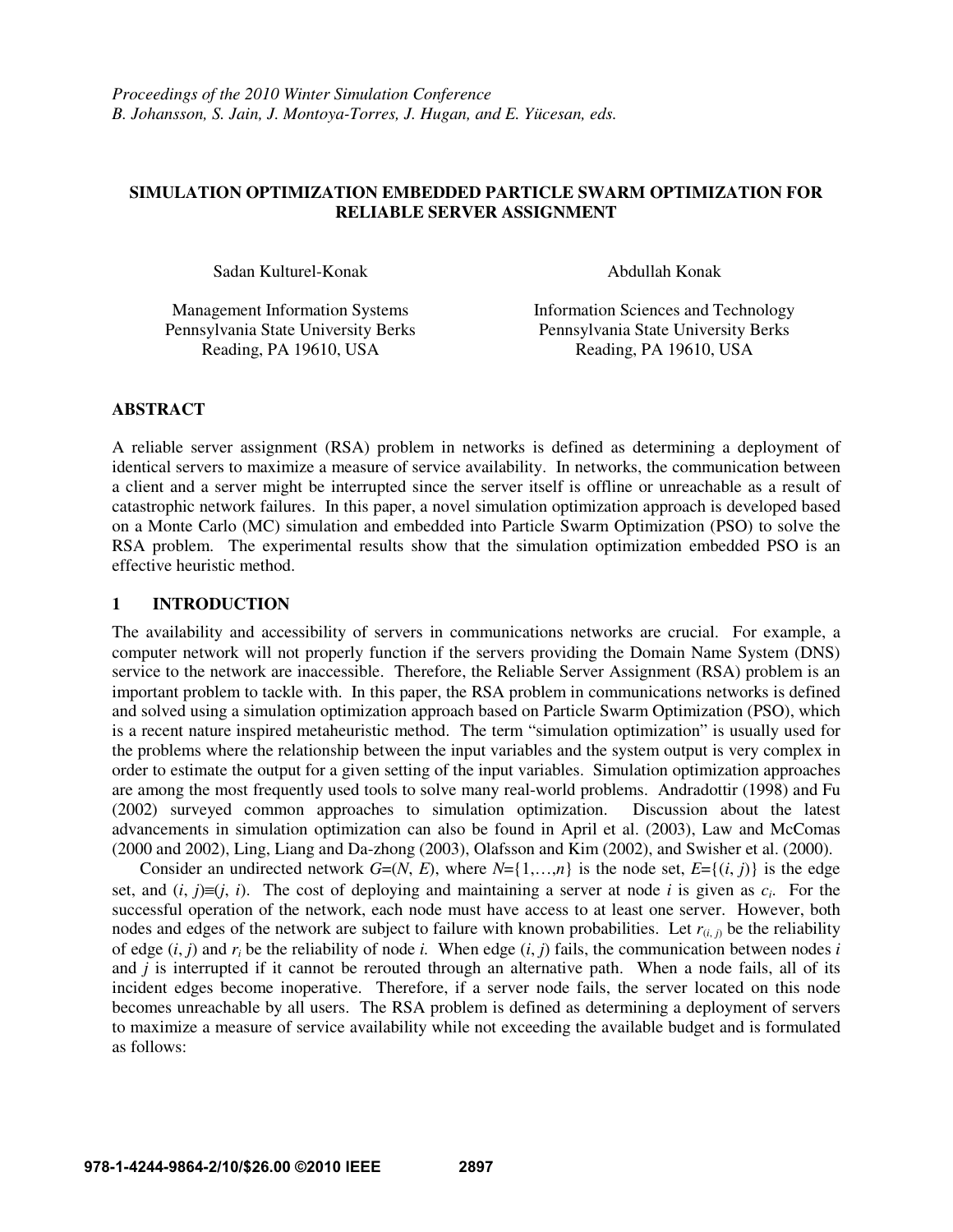$$
\max \quad z = R(\{s_1, \dots, s_n\} \mid G)
$$

$$
\sum_{i=1}^n c_i s_i \le C
$$

$$
s_i \in \{0, 1\}
$$

where  $s_i$  is the binary server assignment decision variable indicating whether a server is assigned to node  $i$  $(s=1)$  or not  $(s=0)$ ,  $R()$  is a measure of the service availability, and *C* is the allowable budget for the server deployment and maintenance in the network.

 Section 2 gives a summary of the network reliability and availability measures defined in the literature. In this paper, a new reliability measure, which is called *critical service rate* (CSR) and proposed by Kulturel-Konak and Konak (2008), is used. CSR is defined as the probability that more than a predetermined fraction  $(a)$  of the operational nodes has access to at least one server in case of a catastrophic component failure as follows:

$$
CSR = \Pr{\frac{\sum_{i\in N} \tau_i(\mathbf{X})}{\sum_{i\in N} \delta_i(\mathbf{X})}} \ge \alpha\}
$$

where **X** denotes a state vector of the network;  $\tau_i(\mathbf{X})=1$  if there exists at least one path between node *i* and a server node, and  $\tau_i(\mathbf{X})=0$  otherwise;  $\delta_i(\mathbf{X})=1$  if node *i* is operational in state **X**,  $\delta_i(\mathbf{X})=0$  otherwise; and  $\alpha$ is the critical service level.

 The organization of the paper is as follows: Section 2 provides the background on the RSA problem. Then, the novel simulation optimization embedded PSO is introduced in Section 3 followed by experimental results in Section 4. Finally, Section 5 concludes the paper and presents the future directions in the area of RSA.

#### **2 BACKGROUND**

The RSA problem that is defined in the previous section is closely related with the *p*-median problem. The deterministic *p*-median problem is originally defined by Hakimi (1964) as locating *p* identical services at *p* distinct nodes of a network to minimize the total weighted distance between nodes and the closest servers. Several researchers (Drezner 1987; Nel and Colbourn 1990; Melachrinoudis and Helander 1996; Nakaniwa et al. 2000; Snyder and Daskin 2005; Eiselt, Gendreau and Laporte 1992) study the reliable *p*-median problem, which is to try to minimize the service unavailability due to the infrastructure disruptions or component failures. In the reliable *p*-median problem, the nodes and/or edges of the underlying network are subject to failure with known probabilities. The overall objective is to maximize service availability, which is usually expressed in the form of an expected value of service level or a probability that the service is reachable. Therefore, the evaluation of the objective function requires techniques from network reliability analysis which is concerned with computing the probability that a network maintains a desired connectivity. However, evaluating this type of a stochastic function is a daunting task requiring considering all possible failure scenarios. In fact, most network reliability problems are *NP*-hard (Ball 1980). Because of its difficulty, in the literature the reliable *p*-median problem has usually been studied either for special cases or with assumptions to make the evaluation of the objective function computationally feasible.

 Nel and Coulbourn (1990) formulate the reliable *p*-median problem to identify a single node on a network such that the expected number of nodes connected to that node is maximized in the presence of edge failures. Since computing this expected value is intractable, an efficient upper bound on the twoterminal reliability is utilized to identify promising nodes. A similar problem on tree networks with unreliable edges is studied by Melachrinoudis and Helander (1996). Unlike the general networks considered in our paper, on a tree network, it is computationally feasible to compute the objective function. Berman and Drezner (2003) also study the stochastic one-median problem on general networks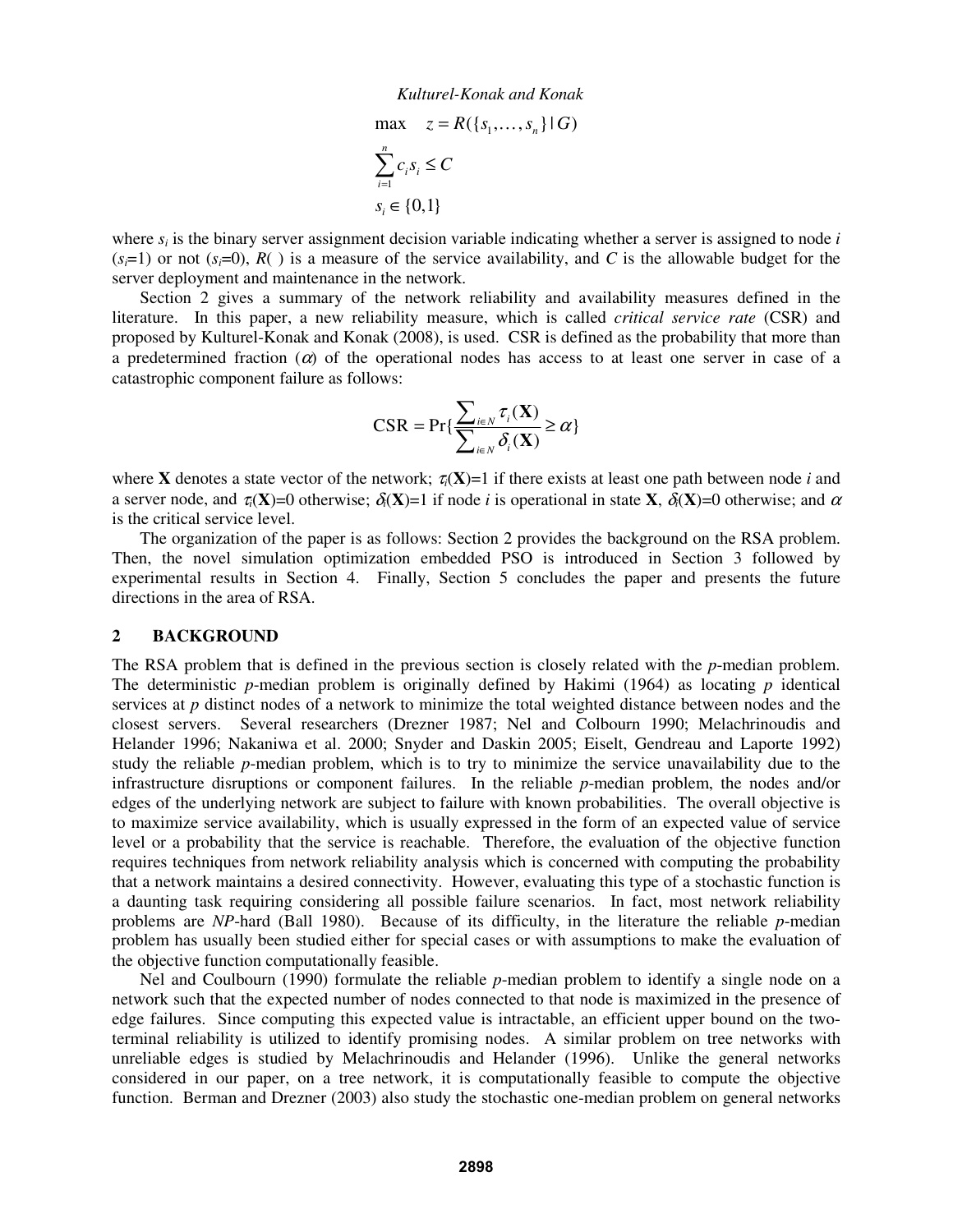where the objective is to maximize the probability of reaching all nodes from the service center within a time threshold.

 As mentioned earlier, Eiselt, Gendreau and Laporte (1992) study the reliable *p*-median problem on general networks. However, they consider a special case of the problem where only a single edge failure is considered at a time. They propose an algorithm to transform a general network into a tree network while preserving failure probabilities. Then, the problem is solved on the transformed tree network. Note that, his transformation is only possible because of the assumption that only a single node failure could occur at a time. Eiselt, Gendreau and Laporte (1996) extend this approach to networks with unreliable nodes.

 Berman, Drezner and Wesolowsky (2003) define a reliable *p*-median on distribution networks to minimize the expected amount of unsatisfied demand. Nakaniwa et al. (2002) study the optimal mirror Web server assignment problem considering reliability. In their problem, network edges are perfectly reliable and nodes are subject to failure. For a given server to node assignment, it is assumed that users are served by the closest Web server. Therefore, the probability that a user could access to a particular server is computed as a function of the failure rates of the nodes on the shortest path from the user to the server. An integer programming formulation is developed to maximize the overall system reliability under cost, delay and capacity constraints. Snyder and Daskin (2005) formulate a reliable *p*-median problem where nodes and edges of the network are perfectly reliable, but service facilities fail with known probabilities. For each customer, a primary facility and a set of backup facilities are determined using a Lagrangian relaxation algorithm. Snyder and Daskin (2006) present a novel robustness measure that combines the objectives of minimizing expected cost and minimizing worst-case cost or regret, which is called *p*-robust. For many instances of the problems, finding a feasible solution and even determining whether the instance is feasible are difficult. Therefore, they first discuss a mechanism to assess the infeasibility, and then suggest a heuristic method to solve the problem.

## **3 SIMULATION OPTIMIZATION EMBEDDED PARTICLE SWARM OPTIMIZATION**

Exactly evaluating CSR for the problems studied in this paper is not practical in reasonable CPU times. Therefore, the objective functions of solutions created by the PSO algorithm are evaluated by a Monte Carlo (MC) simulation. The PSO algorithm, the MC simulation, and a hashing method are integrated in a novel way to minimize the computational effort to efficiently evaluate candidate solutions and reduce the effect of the noise in the objective function due to the evaluation process by the MC simulation.

### **3.1 Particle Swarm Optimization**

PSO was originally proposed by Eberhart and Kennedy (1995) based on the social behavior of species living in the form of swarms in nature. These species have the ability to exchange valuable information such as food locations in the habitat by means of simple interactions. As a result of such simple interactions among the members of a swarm, a global swarm behavior such as flocking may emerge. Similar to evolutionary algorithms, PSO is a population-based meta-heuristic algorithm, and population members are called particles. In PSO, the position of a particle in *n*-dimensional space represents a solution to a problem with *n* continuous decision variables. The current position of particle *j* in an *n*dimensional solution space is represented by vector  $S_i = \{s_{i1}, \ldots, s_{in}\}\$ . In each iteration of PSO, particles move to new positions with the goal of discovering the optimal point in the search space. Each particle *j* moves to a new position in the solution space according to its velocity vector  $\mathbf{V}_j = \{v_{j1}, \ldots, v_{jn}\}$  as follows:

$$
\mathbf{S}_{j} = \mathbf{S}_{j} + \mathbf{V}_{j}
$$

Particles communicate with one another by broadcasting about the fitness of their best positions and learning about the best positions of others. Based on these interactions as well as their past experiences, particles adjust their velocities in each iteration. The velocity vector of each particle *j* is updated as follows:

$$
\mathbf{V}_{j} = \omega \mathbf{V}_{j} + \varphi_{1} \mathbf{U}_{1} \cdot (\mathbf{B}_{j} - \mathbf{S}_{j}) + \varphi_{2} \mathbf{U}_{2} \cdot (\mathbf{G} - \mathbf{S}_{j})
$$
\n(1)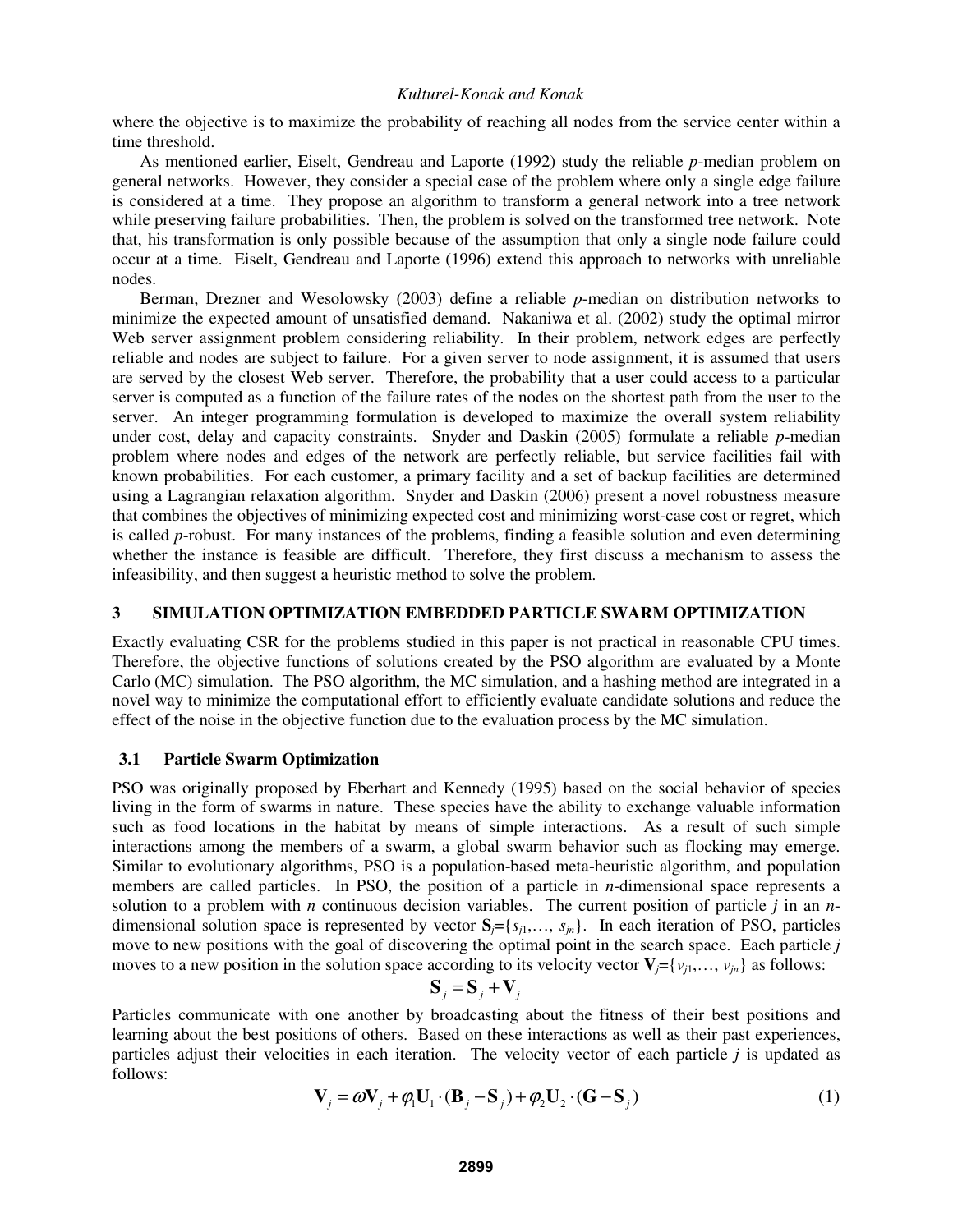where  $\mathbf{B} = \{b_{i1}, \ldots, b_{in}\}\$  represents the position where particle *j* has had its best fitness so far and  $\mathbf{G} = \{g_1, \ldots, g_n\}$  $g_n$ } is the position of the global best fitness so far by any particle in the population, and  $\omega$  is called the inertia coefficient used to balance exploration versus exploitation of the solution space. Values of  $\omega$  close to 1 usually encourage exploration of new areas in the solution space, and for small values of  $\omega$  such as  $\omega$ < 0.4, the search shifts to the exploitation mode. Parameters  $\varphi_1$  and  $\varphi_2$  are called cognition and social coefficients, respectively, and they are very important for facilitating convergence in PSO. Based on an empirical study (Ozcan and Mohan 1999), as well as theoretical results (Clerc and Kennedy 2002),  $\varphi_1$  and  $\varphi_2$  are recommended to be set such that  $\varphi_1 + \varphi_2 < 4$ .  $\mathbf{U}_1$  and  $\mathbf{U}_2$  are two vectors of *n* uniform random numbers between 0 and 1. Note that operator (·) in (1) indicates element-by-element vector multiplication.

 The pseudo code of the generic PSO is presented in the following procedure for a maximization objective function  $f(x)$ . In the pseudo code,  $U(a, b)$  represents a random sample from the uniform distribution on [*a*, *b*], and the initial positions of particles are randomly determined between the minimum and maximum values of each decision variable  $(s_i^{\text{min}}$  and  $s_i^{\text{max}}$ , respectively). Particle velocities are also randomly initialized between the minimum and maximum velocity limits  $(v_i^{\min}$  and  $v_i^{\max}$ , respectively). Velocity limits usually depend on the ranges of the decision variables.

```
Procedure Generic PSO (){
```

```
For j=1...\mu do {
Set s_{ji} = U(s_i^{\text{min}}, s_i^{\text{max}}) for i = 1, ..., nSet v_{ji} = U(v_i^{\text{min}}, v_i^{\text{max}}) for i=1,\ldots,nSet B_i = S_i and update G if necessary
 } 
      While (stopping criterion is not satisfied) { 
           For j=1... \mu do {
                Set v_{ji} = v_{ji} + U(0, \phi_1) \times (b_{ji} - s_{ji}) + U(0, \phi_2) \times (g_i - s_{ji}) for i = 1, ..., nSet s_{ii} = s_{ii} + v_{ii} for i = 1, ..., nIf (f(S_i) > B_i) set B_i = S_iIf (f(S_i) > G) set G = S_i } 
      } 
Return G
}
```
 As briefly described above, PSO is originally designed for problems with real-valued decision variables. In the binary PSO, which is introduced by Kennedy and Eberhart (1997), the values of decision variables are randomly determined using particle velocities and a logistic function as follows:

$$
s_{ji} = \begin{cases} 1 & \text{if } U(0,1) < (1 + \exp(-v_{ji}))^{-1} \\ 0 & \text{otherwise.} \end{cases}
$$
 (2)

In (2), the value of a binary decision is defined using a logistic function. Other than this modification, the rest of the binary-PSO algorithm is the same with real-value PSO algorithm.

 Compared to other meta-heuristic approaches such as Simulated Annealing (SA), Genetic Algorithms (GA), and Tabu Search (TS), the main advantage of PSO is its ease of implementation. PSO is a very simple algorithm to implement, but it has been proven to be effective to solve wide variety of problems. PSO does not rely on special operators (e.g., crossover in GA or move operator in SA and TS). PSO has a limited number of parameters to tune and the convergence properties of PSO with respect to various parameter settings are well studied in the literature (Ozcan and Mohan 1999). Equation (1) can be used in wide variety of problems where a solution can be represented as a vector.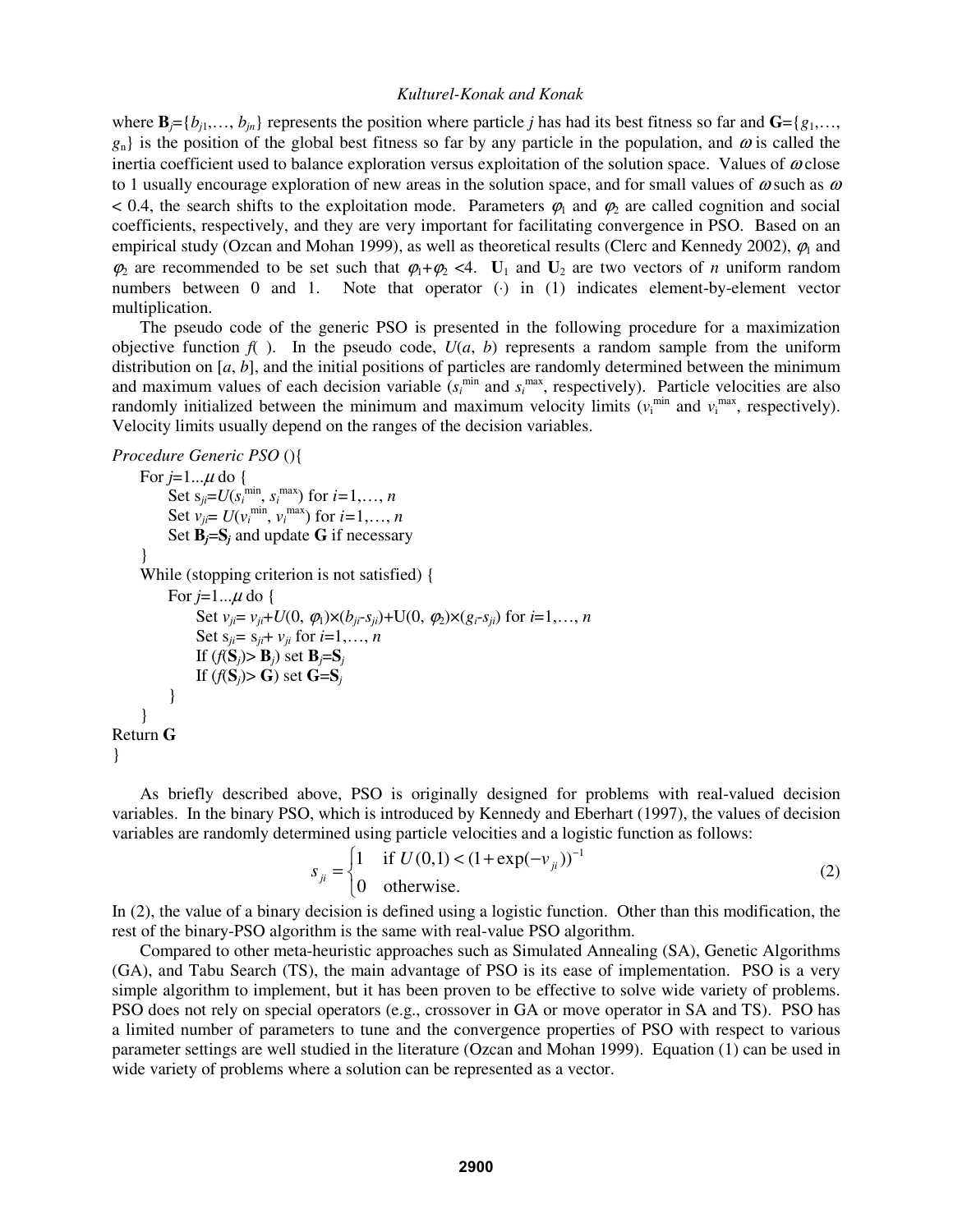### **3.2 Solution Construction**

The binary PSO introduced in (Kennedy and Eberhart 1997) is used to develop the search algorithm in this paper. However, the RSA problem is a constrained problem and using (2) to determine the values of decision variables may result in many infeasible solutions. To address this problem, procedure Create\_Solution() given in the following is used in this paper to construct feasible particle positions with the following probabilities:

$$
p_j(i) = \frac{(1 + \exp(-v_{ji}))^{-1}}{\sum_{k \in A} (1 + \exp(-v_{jk}))^{-1}}
$$
(3)

where A is the set of admissible nodes for server assignment and  $p_i(i)$  represents the probability of assigning a server to node *i* while determining the new position of particle *j* based on  $V_i$  (i.e.,  $p_i(i)=Pr\{s_{ij}\}\$ =1}). A node is called admissible if a server has not been assigned to that node and there is an adequate residual budget  $(C)$  to assign a server to the node. Notice that in (3), the relative weights of the probabilities in (2) are preserved, and procedure Create\_Solution() randomly selects nodes for server assignment based on their selection probabilities.

### *Procedure Create\_Solution* () {

```
Set A=N, C^2 = C, s_{ii} = 0 for each node i \in NWhile (A \neq \{\}) \}Calculate p_i(i) for each node i \in ARandomly select node i from A with probability p_i(i)Set s_{ii} = 1 and C = C - c_i Update set A 
 } 
     Return solution Sj
```
# **3.3 Hashing to Check Solutions**

}

In PSO, as the search converges, same solutions will appear in the population with increasing frequencies. Therefore, computationally expensive simulation might be used to evaluate same solutions again and again in the RSA problem. To prevent this, hashing is used to rapidly detect whether a solution has been previously investigated or not. Hashing has been previously proposed in (Woodruff and Zemel 1993; Battiti and Tecchiolli 1994) to record the solutions encountered during recent iterations in tabu search. All solutions investigated during a search are stored in a list, called solution list (SL). A hash table (HT) is used as a pointer to quickly access the solutions stored in SL. A second list, called collision list (CL) is used to store solutions with a hash collision. After a solution **S** is created, the hash value of the solution is calculated as follows:

$$
d(\mathbf{S}) = \text{mod}(\prod_{i=1}^{n} (e_i)^{s_i}, H)
$$

where *H* is the hash size and  $e_i$  is a prime number corresponding to decision variable  $s_i$ . Hash table HT is an integer array such that  $HT[d(S)] = 0$  if a solution with a hash value of  $d(S)$  has not been searched yet, or  $HT[d(S)] = t$  if the first solution with a hash value of  $d(S)$  is the  $t<sup>th</sup>$  solution in solution list SL. In other words, SL[t] stores the  $t^{\text{th}}$  evaluated solution without any hash collision. After calculating  $d(S)$  for a solution **S**, there are three cases possible.

Case 1: If  $HT[d(S)]=0$ , then **S** has not been investigated before.

Case 2: If  $HT[d(S)] = t$  and  $S = SL[t]$ , then S has been investigated before.

Case 3: If  $HT[d(S)] = t$  and  $S \neq SL[t]$ , then a hash collision occurs (i.e., two different solutions have the same hash value). In this case, **S** is compared with all solutions in collision list CL. If **S** is not in CL, then it has not been searched before and added to CL.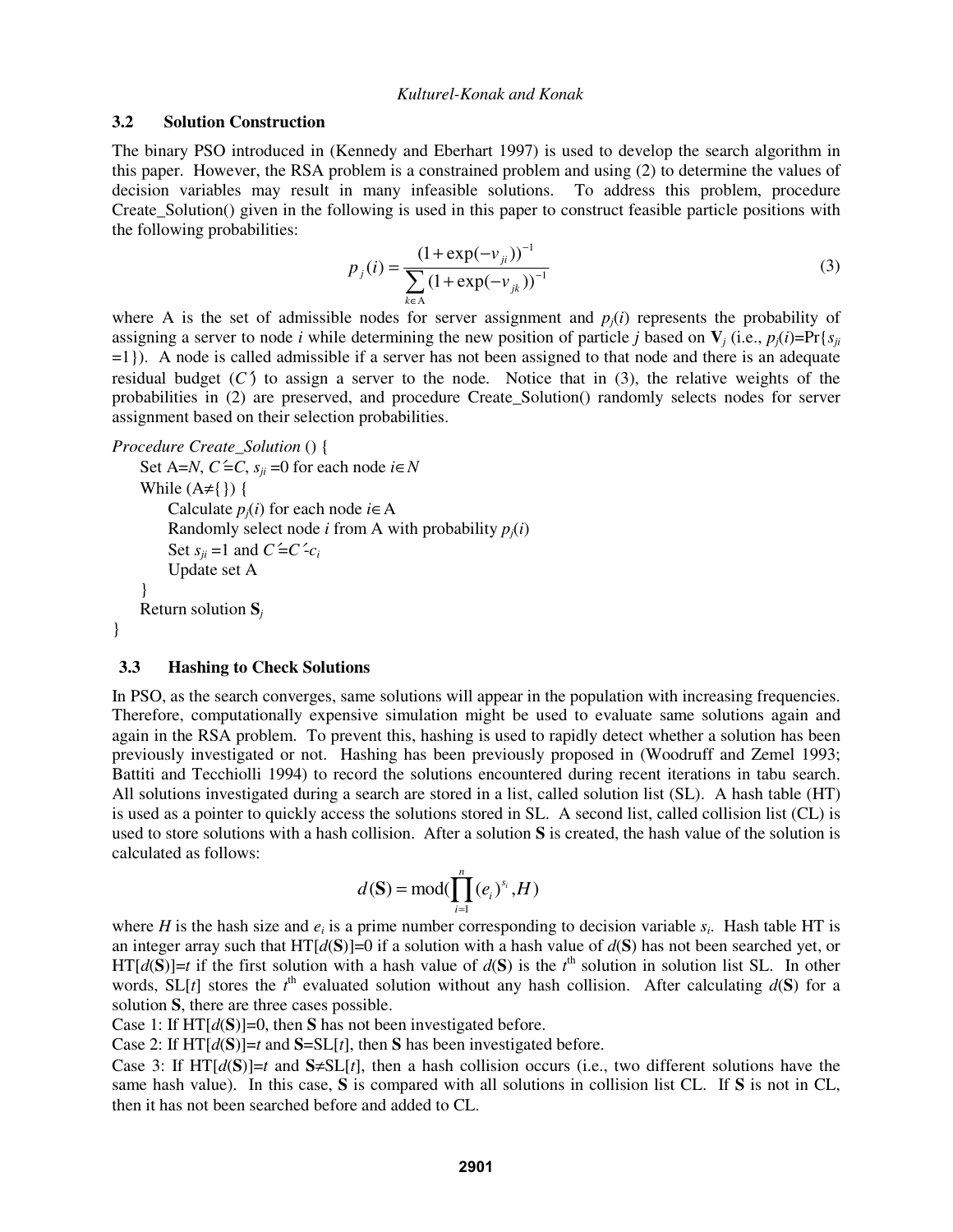As it is demonstrated in the computational experiments, Case 3 occurs very rarely. In most cases, therefore, it is possible to check whether a solution has been previously searched or not in  $O(1)$ comparisons after calculating  $d(S)$ . The procedure of checking solution using hashing is given as follows:

```
Procedure Check_Solution (S){
     Calculate d(S) 
     If (HT[d(S)]=0) { 
         t=t+1 
        HT[d(S)] = t and SL[t] = S Return TRUE 
     } 
     If (HT[d(S)]≠0 and SL[ HT[d(S)] ]= S) Then return FALSE 
    If HT[d(S)]\neq 0 and SL[ HT[d(S)] ] \neq S {
         If S∉CL { 
             cl=cl+1 
             CL[cl]=S
             Return TRUE 
 } 
         Else Return FALSE 
     } 
}
```
### **3.4 Monte Carlo Simulation and Solution Evaluation**

As mentioned earlier, the objective function of the problem, CSR, is estimated using MC simulation. Evaluating solutions using simulation within an optimization algorithm has two important drawbacks. First, simulation output includes a statistical error which might affect the performance of the optimization algorithm. Second, simulation is computationally expensive, especially if a small margin of estimation error is required. To remedy these problems, a hierarchical approach to solution evaluation is used in the PSO as follows. At first, a solution is evaluated using a low number of simulation replications  $(K_1)$ , and if the solution seems to be promising after this first evaluation, then it is rigorously evaluated using a higher number of replications  $(K_2)$ . The best *b* solutions found so far during the search are maintained in a sorted list called *elitist list* (EL) such that CSR(EL[1])> CSR(EL[2])>…> CSR(EL[*b*]). After the first evaluation, a solution is identified as promising if the solution has a better objective function value than the worst elitist solution. After rigorously evaluating a promising solution, the solution is compared with each elitist solution, and the elitist list is updated if necessary. Finally, after the whole search terminated, all elitist solutions are evaluated again using a very high number of simulation replications  $(K_3)$ .

```
Procedure Evaluate_Solution (S){
If Check_Solution(S)=TRUE { 
    Evaluate S using K_1 simulation replication
    If (CSR(S) the worst CSR in EL) \{Evaluate S using K_2 replications
         Update EL by including S if necessary} 
     } 
}
```
# **3.5 A PSO Algorithm to the RSA problem**

The PSO algorithm proposed in this paper is based on the binary-PSO algorithm (Kennedy and Eberhart 1997) described in Section 3.1. The differences are: (*i*) solutions are randomly constructed as opposed to being randomly generated in the binary-PSO; (*ii*) hashing is used for detecting whether a solution has been previously evaluated; and (*iii*) the objective function is evaluated using simulation. In the PSO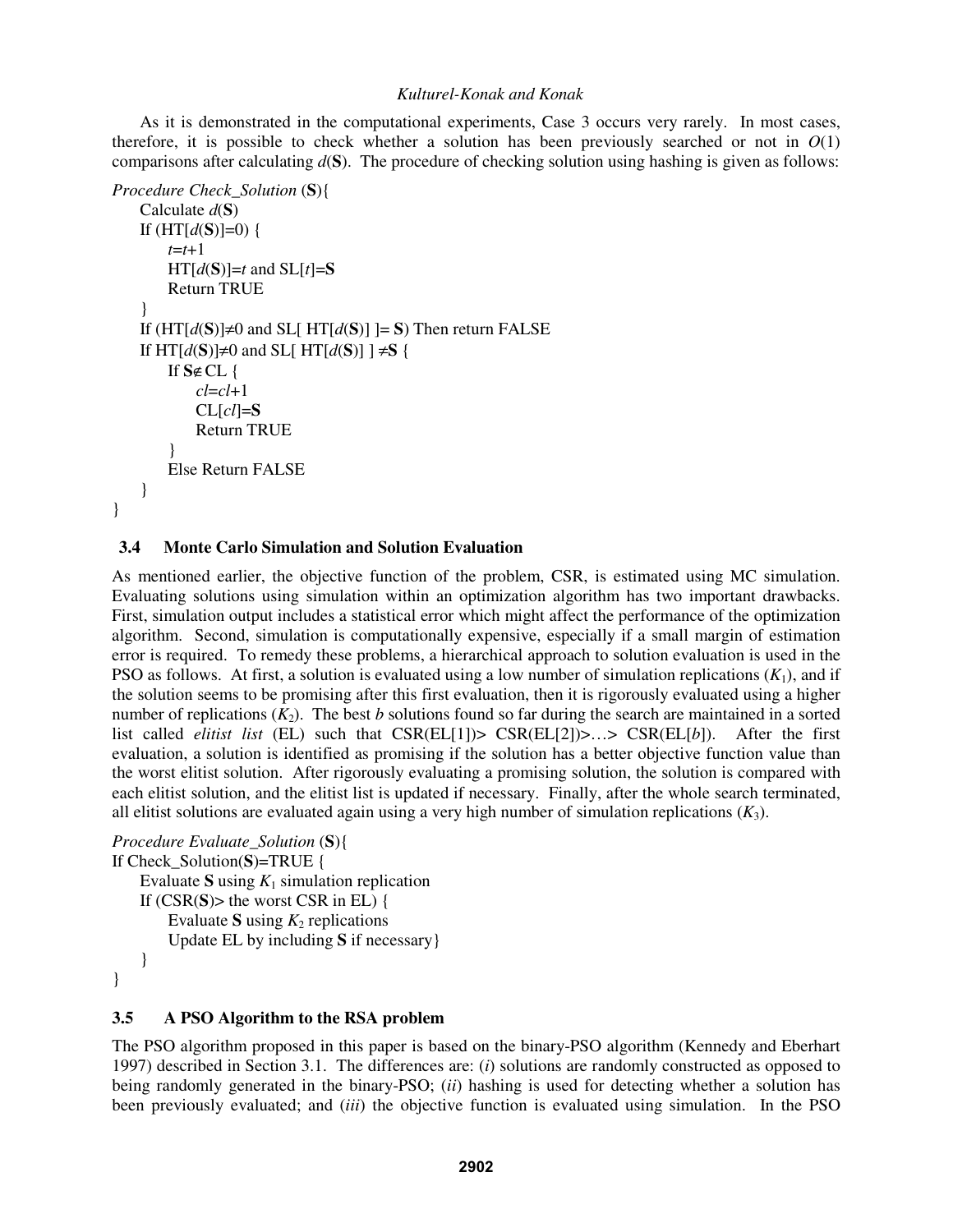algorithm, the best elitist solution ( $EL[1]$ ) is used as the global best position so far (i.e.,  $\bf{G}$ ) to update particle velocities. The overall procedure of the PSO is given below:

```
Procedure PSO { 
      Set SL=∅, CL=∅, EL=∅ 
      Set t=0, cl=0 
     For j=1... \mu do {
         Set v_{ii} = 0 for i = 1, ..., n Sj=Create_Solution() 
          Evaluate_Solution(Sj) 
         Set B_i = S_i } 
      Set G=EL[1] 
     While (stopping criterion is not satisfied) { 
         For j=1... \mu do {
              Set v_{ii} = v_{ii} + U(0, \phi_1) \times (b_{ii} - s_{ii}) + U(0, \phi_2) \times (g_i - s_{ii}) for i = 1, ..., n Sj=Create_Solution() 
               Evaluate_Solution(Sj) 
              If (CSR(S_i) > B_i) set B_i = S_i Update EL if necessary 
 } 
          Set G=EL[1] 
      } 
    Evaluate each elitist solution using K_3 replications
     Return the best elitist solution 
}
```
# **4 EXPERIMENTAL RESULTS**

The PSO algorithm is tested using random problems ranging from 30 to 100 nodes as given in Table 1. The performance of the PSO algorithm is compared with the Ant Colony Optimization (ACO) algorithm given in (Kulturel-Konak and Konak 2008). For each test problem group, ten random instances are created by randomly assigning node and edge reliabilities from [0.90, 0.95] and node costs from [1, 2]. Each random problem instance is solved by both PSO and ACO algorithms for ten replications for a budget constraint of *C*=8. The solutions found by the PSO and ACO algorithms are compared using a Multivariate Analysis of Variance (MANOVA) model to test whether there are significant differences among their performances. For each problem group, a MANOVA model is built to compare the best and the worst elitist solutions found by the PSO and ACO algorithms. The MANOVA models include the ten problem instances and the heuristics as fixed factors and ten random replications as a random factor. In all runs, the simulation related parameters are  $K_1=10^3$ ,  $K_2=8\times10^3$ ,  $K_3=10^5$  (i.e., the number of simulation replications), *H*=99001 (i.e., the Hash size), and |EL|=20 (i.e., the elitist list). PSO parameters  $\varphi_1$  and  $\varphi_2$ are set to 2 as generally recommended in the PSO literature. The population size is 50, and the number of solutions searched so far (maximum of 8000 solutions) is used as the stopping criterion for both algorithms. The averaged CSRs of the best elitist and the worst elitist solutions (i.e., EL[1] and EL[20], respectively) and *p*-value of the MANOVA models are given in Table 1. Based on the MANOVA results, the PSO algorithm outperforms the ACO algorithm in terms of the best and worst elitist solutions in the majority of the problem groups. Only for the problems with 30 nodes, the worst elitist solutions found by the ACO are statistically better than the ones found by the PSO. The difference between two algorithms is statistically significant with *p*-values of almost zero in many cases. ACO algorithms are known to quickly converge that may become a drawback in the large-sized problems studied in this paper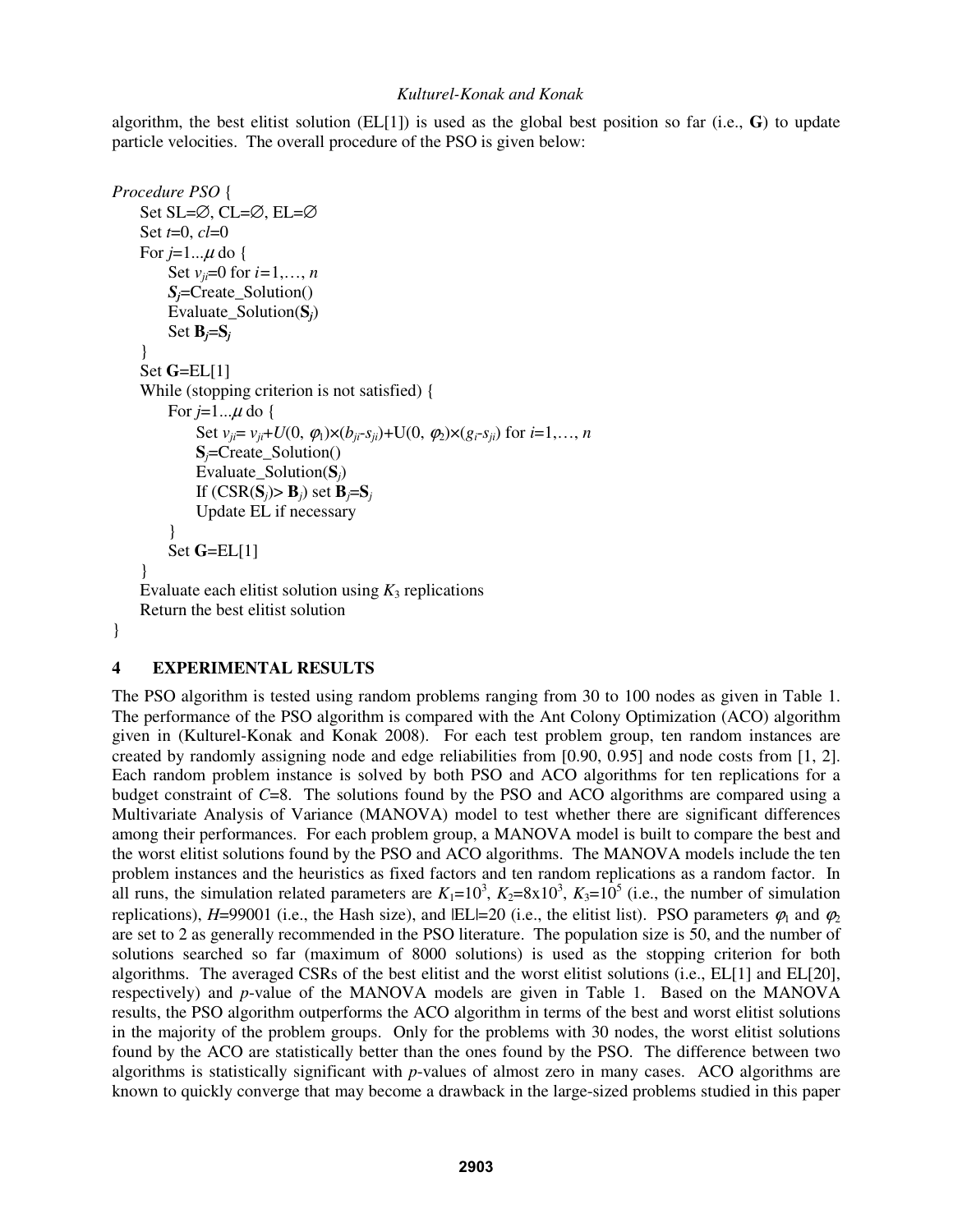because the search may stagnate around a few good solutions discovered early in the search. In this paper, the main difference between the ACO and the PSO is in the calculation of the probabilities of assigning servers to nodes in the solution construction procedure. In the ACO, all ants use the same pheromone trails to calculate those probabilities, while in the PSO, each particle maintains its individual velocity vector which may aim a different direction in the search space. This causes a slow convergence of the PSO, but also reduces the likelihood of being trapped in local optima and encourages exploration of different regions in the search space.

In Table 1, (Elitist Range)/σ is the ratio of the CSR range of the elitist list (i.e., the difference between the best and the worst elitist solutions) to the estimation of the standard deviation in simulation. (Elitist Range)/σ is an indicator for the quality of the best solution with respect to the solutions in the elitist list. In each case, the gap between the best and worst elitist solutions is much larger than the estimated standard deviation. Therefore, it can be assured with a high confidence that the final elitist list will include the true best solutions found during the search. Collision% is the ratio of the |CL| to |CL|+|SL| at the termination (i.e., the percent of hash table collisions). A small value of Collision% indicates how efficiently hashing can detect whether a solution has been previously investigated or not. This ratio is very low for all cases. For example, 2.5% collision rate means that the solution check can be performed in  $O(1)$  time (i.e., checking the hash table after calculating the hash value) in 97.5% of solutions searched. Finally, average CPU seconds (with the 3.0 GHz Intel Xeon E5450 Quad-Core Processors and 32 GB memory) are given for the PSO algorithm.

Table 1: Comparisons of the PSO and the ACO algorithms and computational results. Best Elitist Worst Elitist  $(n, m)^*$ ACO PSO *p*value ACO PSO *p*value (Elitist Range)/σ Collision  $\%$ CPU Sec. (30,36) 0.88711 0.88744 0.613 0.86984 0.86897 0.035 24.0 0.4 65 (40,53) 0.88728 0.88799 0.000 0.87091 0.87314 0.000 36.8 0.7 111 (50,98) 0.98518 0.98504 0.190 0.97948 0.98027 0.000 19.8 1.6 261

(60,118) 0.99340 0.99376 0.000 0.98956 0.99047 0.000 17.3 1.9 429 (70,138) 0.98891 0.98934 0.000 0.98355 0.98512 0.000 17.8 2.5 589 (80,158) 0.97732 0.97799 0.000 0.96927 0.97207 0.000 11.6 3.0 881

(100,115) 0.40935 0.41664 0.000 0.37216 0.38985 0.000 13.2 3.6 1446 \* : *n* is the number of nodes and *m* is the number of links.

# **5 CONCLUSIONS**

The reliable server assignment problem (RSA) in networks is studied in this paper. A novel simulation optimization approach is developed based on a MC simulation and embedded into PSO to solve the RSA problem. During the search, hashing method is used to rapidly detect whether a solution has been previously investigated or not in order to prevent costly evaluation process of same solutions again and again. The experimental study shows that the PSO algorithm is promising.

### **REFERENCES**

- Andradottir, S. 1998. Simulation Optimization. J. Banks, J. S. Carson, B. L. Nelson and D. M. Nicol, *eds. Handbook of Simulation: Principles, Methodology, Advances, Applications, and Practice.* John Wiley, New York.
- April, J., F. Glover, J. P. Kelly, and M. Laguna. 2003. Practical introduction to simulation optimization. In *Proceedings of 2003 Winter Simulation Conference*, eds. S. E. Chick, P. J. Sanchez, D. M. Ferrin, D. J. Morrice. Piscataway, New Jersey: Institute of Electrical and Electronics Engineers, Inc.

Ball, M. 1980. Complexity of Network Reliability Calculation. *Networks* 10: 153-165.

Battiti, R., and G. Tecchiolli. 1994. The reactive Tabu search. *ORSA Journal on Computing* 6: 126-140.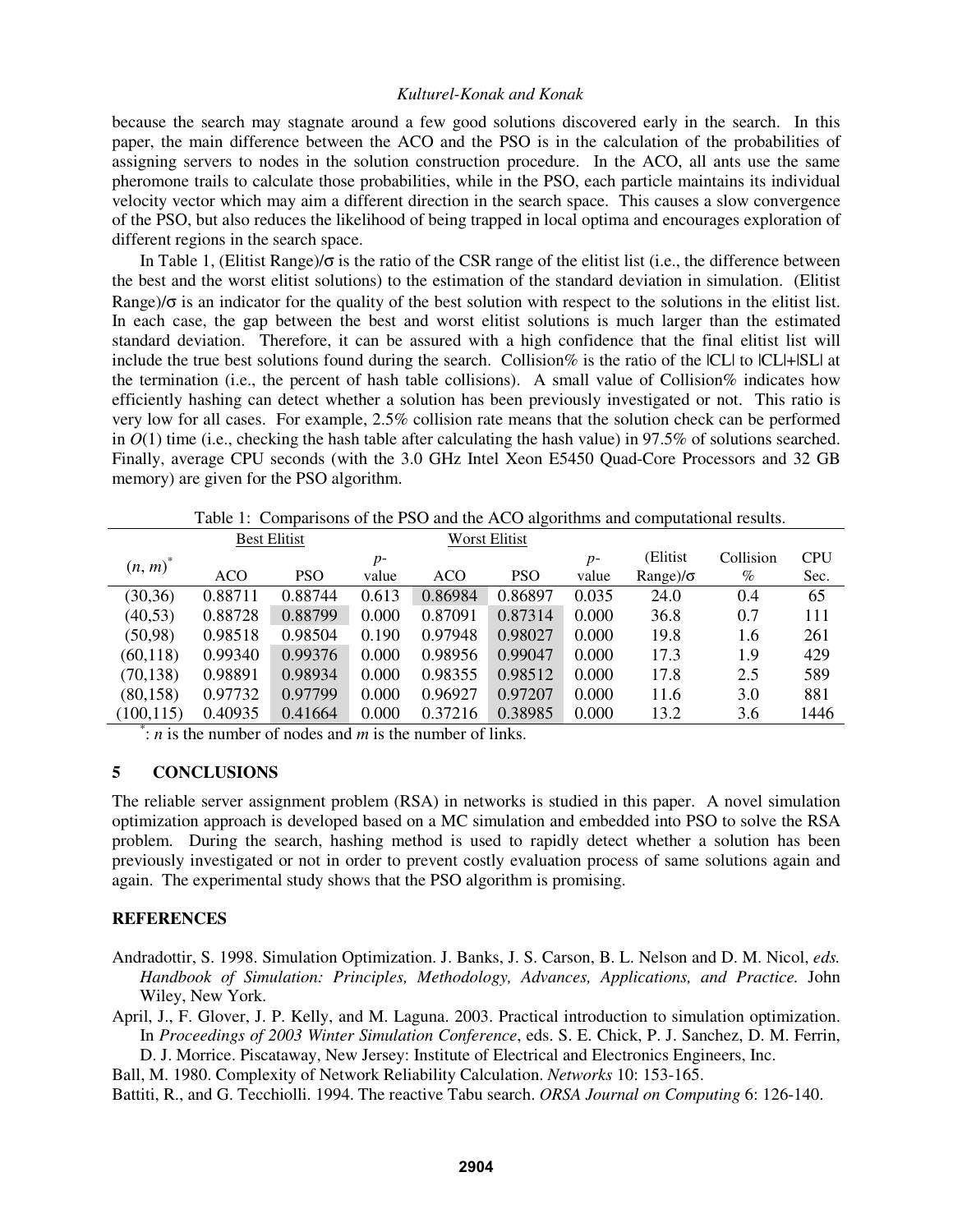- Berman, O., and Z. Drezner. 2003. A probabilistic one-centre location problem on a network. *Journal of the Operational Research Society* 54: 871-877.
- Berman, O., Z. Drezner, and G. O. Wesolowsky. 2003. Locating service facilities whose reliability is distance dependent. *Computers & Operations Research* 30: 1683-1695.
- Clerc, M., and J. Kennedy. 2002. The particle swarm explosion, stability, and convergence in a multidimensional complex space. *IEEE Transactions on Evolutionary Computation* 6: 58-73.
- Drezner, Z. 1987. Heuristic solution methods for two location problems with unreliable facilities. *Journal of the Operational Research Society* 38: 509-514.
- Eberhart, R. C., and J. Kennedy. 1995. A new optimizer using particle swarm theory. *Sixth International Symposium on Micro Machine and Human Science*, Nagoya.
- Eiselt, H. A., M. Gendreau, and G. Laporte. 1992. Location of facilities on a network subject to a singleedge failure. *Networks* 22: 231-246.
- Eiselt, H. A., M. Gendreau, and G. Laporte. 1996. Optimal location of facilities on a network with an unreliable node or link. *Information Processing Letters* 58: 71-74.
- Fu, M. C. 2002. Optimization for simulation: theory vs. practice. *INFORMS Journal on Computing* 14: 192-215.
- Hakimi, S. L. 1964. Optimum locations of switching centers and absolute centers and medians of graph. *Operations Research* 12: 450-459.
- Kennedy, J., and R. C. Eberhart. 1997. Discrete binary version of the particle swarm algorithm. *the IEEE International Conference on Systems, Man and Cybernetics*.
- Kulturel-Konak, S., and A. Konak. 2008. Reliable Network Server Assignment using an Ant Colony Approach. *ESREL- Annual Conference of European Safety and Reliability Association (ESRA) and Society for Risk Analysis Europe (SRA-E)*, Valencia, Spain, Taylor & Francis Group, London.
- Law, A. M., and M. G. McComas. 2000. Simulation-based optimization. In *Proceedings of the 2000 Winter Simulation Conference*, eds. J. A. Joines, R. R. Barton, K. Kang, and P. A. Fishwick. Piscataway, New Jersey: Institute of Electrical and Electronics Engineers, Inc.
- Law, A. M., and M. G. McComas. 2002. Simulation-based optimization. In *Proceedings of the 2002 Winter Simulation Conference* ed. E. Yücesan, C. H. Chen, J. L. Snowdon, J. M. Charnes. Piscataway, New Jersey: Institute of Electrical and Electronics Engineers, Inc.
- Ling, W., Z. Liang, and Z. Da-zhong. 2003. Advances in simulation optimization. *Control and Decision* 18: 257-271.
- Melachrinoudis, E., and M. E. Helander. 1996. A single facility location problem on a tree with unreliable edges. *Networks* 27: 219-237.
- Nakaniwa, A., J. Takahashi, H. Ebara, and H. Okada. 2000. Reliability-based optimal allocation of mirror servers for Internet, San Francisco, CA, USA, Institute of Electrical and Electronics Engineers Inc., Piscataway, NJ, USA.
- Nakaniwa, A., J. Takahashi, H. Ebara, and H. Okada. 2002. Reliability-based mirroring of servers in distributed networks. *IEICE Transactions on Communications* E85-B: 540-549.
- Nel, L. D., and C. J. Colbourn. 1990. Locating a broadcast facility in an unreliable network. *INFOR* 28: 363-379.
- Olafsson, S., and J. Kim. 2002. Simulation optimization. . In *Proceedings of the 2002 Winter Simulation Conference* ed. E. Yücesan, C. H. Chen, J. L. Snowdon, J. M. Charnes. Piscataway, New Jersey: Institute of Electrical and Electronics Engineers, Inc.
- Ozcan, E., and C. K. Mohan. 1999. Particle swarm optimization: surfing the waves. *Proceedings of the 1999 Congress on Evolutionary Computation-CEC99*, Piscataway, NJ, USA, IEEE.
- Snyder, L. V., and M. S. Daskin. 2005. Reliability models for facility location: the expected failure cost case. *Transportation Science* 39: 400-416.
- Snyder, L. V., and M. S. Daskin. 2006. Stochastic p-robust location problems. *IIE Transactions (Institute of Industrial Engineers)* 38: 971-985.
- Swisher, J. R., P. D. Hyden, S. H. Jacobson, and L. W. Schruben. 2000. A survey of simulation optimization techniques and procedures. In *Proceedings of the 2000 Winter Simulation Conference*,